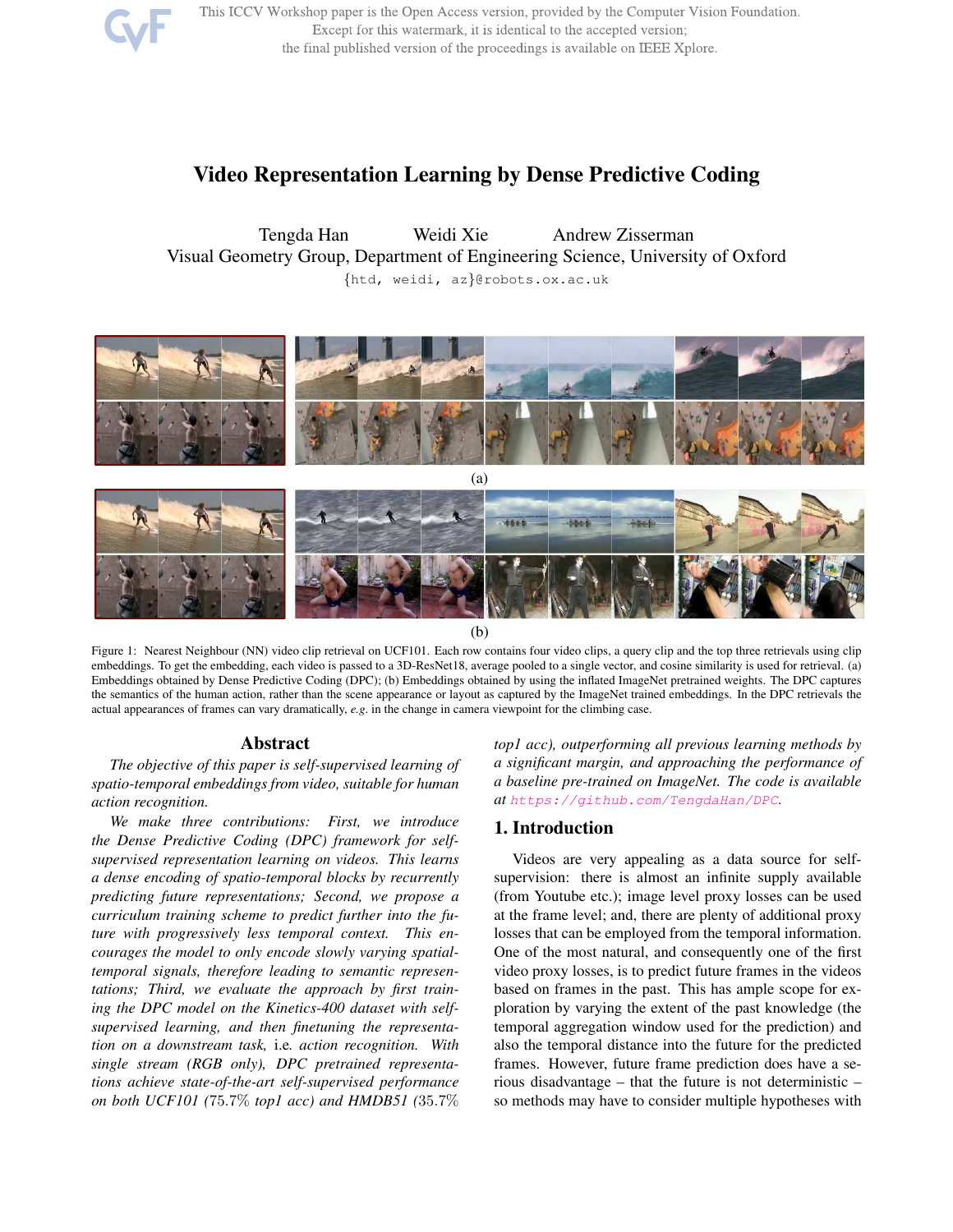multiple instance losses, or other distributions and losses over their predictions.

Previous approaches to future frame prediction in video  $[22, 23, 35, 40, 41]$  can roughly be divided into two types: those that predict a reconstruction of the actual frames  $[22, 23, 35, 41]$ ; and those that only predict the latent representation (the embedding) of the frames [40]. If our goal in self-supervision is only to learn a semantic representation that allows generalization for downstream discriminative tasks, *e.g*. action recognition in video, then it may not be necessary to waste model capacity on resolving the stochasticity of frame appearance in detail, *e.g*. appearance changes due to shadows, illumination changes, camera motion, etc. Approaches that only predict the frame embedding, such as Vondrick *et al*. [40], avoid this potentially unnecessary task of detailed reconstruction, and use a mixture model to resolve the uncertainty in future prediction. Although not applied to videos (but rather to speech signals and images), the Contrastive Predictive Coding (CPC) model of Oord *et al*. [39] also learns embeddings, in their case by using a multi-way classification over temporal audio frames (or image patches), rather than the regression loss of [40].

In this paper we propose a new idea for learning spatiotemporal video embeddings, that we term "Dense Predictive Coding" (DPC). The model is trained to predict a slowly varying semantic representation based on the recent past  $[46]$ . It is inspired by the CPC  $[39]$  framework, and more generally by previous research on learning word embeddings [24, 25, 27] and noise contrastive estimation  $[8]$ . DPC differs from  $[39, 40]$  in several key aspects: first, the multi-way classification is over future *spatio-temporal* blocks, rather than over global frame embeddings, hence the 'dense' in the naming; second, the DPC model enforces a recurrent temporal prediction for the spatio-temporal blocks (as used in N-gram prediction), whereas [39] has independent predictions for future frames; and third, a curriculum learning strategy is introduced that not only presents progressively more challenging training samples, but also prevents the model from using shortcuts such as optical flow.

The contributions of this paper are three-fold: First, we introduce the Dense Predictive Coding (DPC) framework for self-supervised representation learning on videos; second, we propose a curriculum training scheme that forces the model to only encode the slowly varying spatialtemporal representation, *i.e*. semantic embedding, and gradually learn to predict further in the future (up to 2 seconds) with progressively less temporal context; third, we evaluate the approach by first training the DPC model on the Kinetics-400 [15] dataset using self-supervised learning, and then fine-tuning on action recognition benchmarks. We achieve state-of-the-art performance for self-supervised learning on both UCF101 [33] and HMDB51 [19].

## 2. Related Work

Self-supervised learning from images. In recent years, methods for self-supervised learning on images have achieved an impressive performance in learning highlevel image representations. Inspired by the variants of Word2vec [2, 24, 25] that rely on predicting words from their context, Doersch *et al*. [4] proposed the pretext task of predicting the relative location of image patches. This work spawned a line of work in context-based self-supervised visual representation learning methods, *e.g*. in [28]. In contrast to the context-based idea, another set of pretext tasks include carefully designed image-level classification, such as rotation [7] or pseudo-labels from clustering [3]. Another class of pre-text tasks is for dense predictions, *e.g*. image inpainting  $[31]$ , image colorization  $[47]$ , and motion segmentation prediction [30]. Other methods instead enforce structural constraints on the representation space [29].

Self-supervised learning from videos. Other than the predictive tasks reviewed in the introduction, another class of proxy tasks is based on temporal sequence ordering of the frames  $[6, 26, 45]$ .  $[11, 13, 43]$  use the temporal coherence as a proxy loss. Other approaches use egomotion [1, 12] to enforce equivariance in feature space [12]. In contrast, [14] predicts the transformation applied to a spatio-temporal block. In  $[16]$ , the authors propose to use a 3D puzzle as the proxy loss. Recently  $[20, 42, 44]$ , leveraged the natural temporal coherency of color in videos, to train a network for tracking and correspondence related tasks.

Action recognition with two-stream architectures. Recently, the two-stream architecture [32] has been a foundation for many competitive methods. The authors show that optical flow is a powerful representation that improves action recognition dramatically. Other modalities like audio signal can also benefits visual representation learning [18]. While in this paper, we deliberately avoid using any information from optical flow or audio, and aim to probe the upperbound of self-supervised learning with *only* RGB streams. We leave it as a future work to explore how much boost optical flow branch and audio branch can bring to our self-supervised learning architecture.

# 3. Dense Predictive Coding (DPC)

In this section, we describe the learning framework, details of the architecture, and the curriculum training that gradually learns to predict further into the future with progressively less temporal context.

## 3.1. Learning Framework

The goal of DPC is to predict a slowly varying semantic representation based on the recent past, *e.g*. we construct a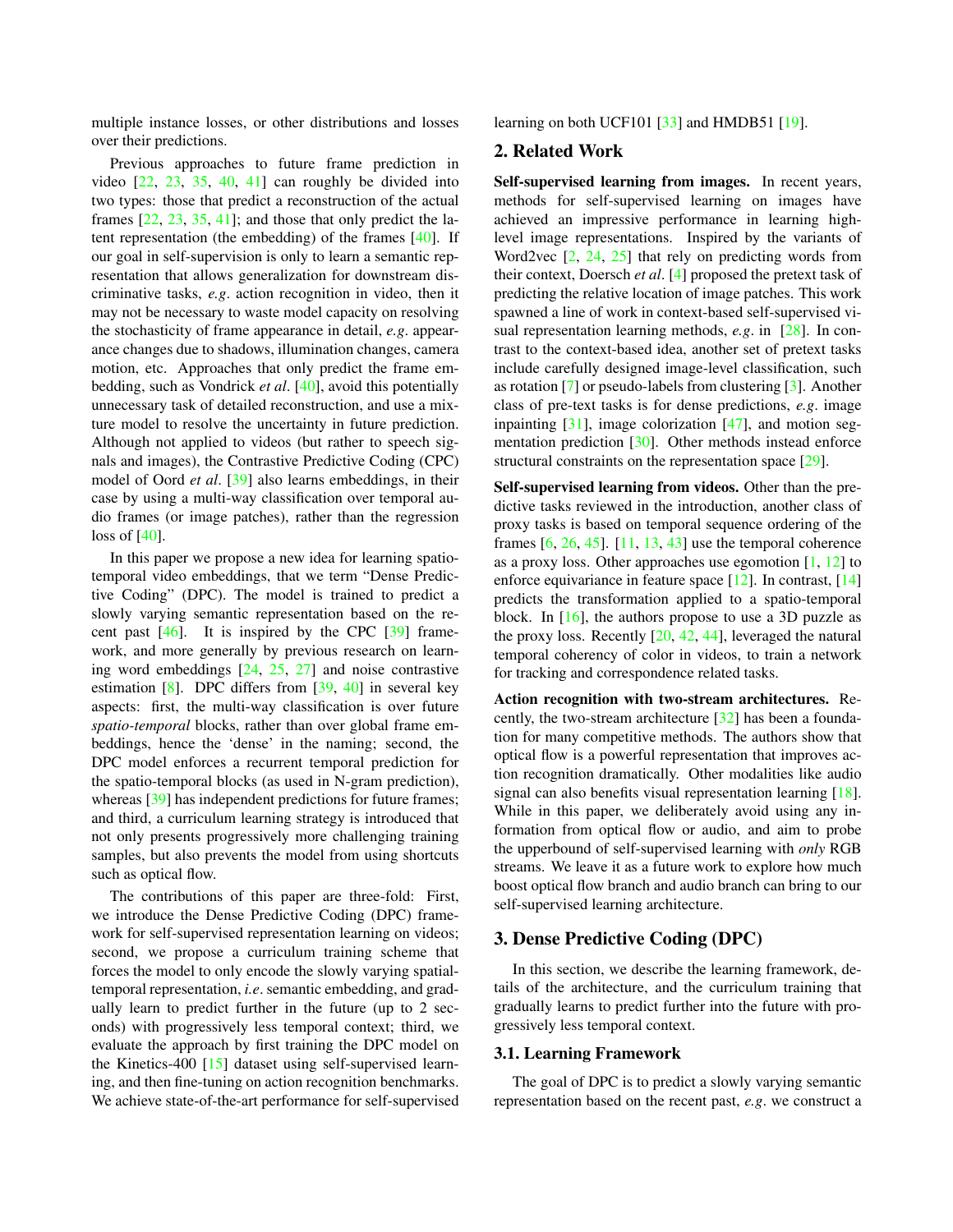

Figure 2: A diagram of Dense Predictive Coding method. The left part is the pipeline of the DPC, which is explained in Sec. 3.1. The right part (in the dashed rectangle) is an illustration of the Pred-GT pair construction for contrastive loss, which is explained in Sec. 3.2.

prediction task that observes about 2.5 seconds of the video and predict the embedding for the future 1.5 seconds, as illustrated in Figure 2. A video clip is partitioned into multiple non-overlapping blocks  $x_1, x_2, \ldots, x_n$ , with each block containing an equal number of frames. First, a non-linear encoder function  $f(.)$  maps each input video block  $x_t$  to its latent representation  $z_t$ , then an aggregation function  $g(.)$ temporally aggregates  $t$  consecutive latent representations into a context representation  $c_t$ :

$$
z_t = f(x_t) \tag{1}
$$

$$
c_t = g(z_1, z_2, ..., z_t)
$$
 (2)

where  $x_t$  has dimension  $\mathbb{R}^{T \times H \times W \times C}$ , and  $z_t$  is a feature map with dimension  $\mathbb{R}^{1 \times H' \times W' \times D}$ , organized as time  $\times$ height  $\times$  width  $\times$  channels.<sup>1</sup>.

The intuition behind the predictive task is that if one can infer future semantics from  $c_t$ , then the context representation  $c_t$  and the latent representations  $z_1, z_2, ..., z_t$  must have encoded strong semantics of the input video clip. Thus, we introduce a predictive function  $\phi(.)$  to predict the future. In detail,  $\phi(.)$  takes the context representation as the input and predicts the future clip representation:

$$
\hat{z}_{t+1} = \phi(c_t) = \phi(g(z_1, z_2, \dots, z_t))
$$
 (3)

$$
\hat{z}_{t+2} = \phi(c_{t+1}) = \phi(g(z_1, z_2, \dots, z_t, \hat{z}_{t+1})) \qquad (4)
$$

where  $c_t$  denotes the context representation from time step 1 to t, and  $\hat{z}_{t+1}$  denotes the predicted latent representation of the time step  $t+1$ . In the spirit of Seq2seq [36], representations are predicted in a sequential manner. We predict  $q$ steps in the future, at each time step  $t$ , the model consumes the previously generated embedding  $(\hat{z}_{t-1})$  as input when generating the next  $(\hat{z}_t)$ , further enforcing the prediction to

be conditioned on all previous observations and predictions, and therefore encourages an N-gram like video representation.

## 3.2. Contrastive Loss

Noise Contrastive Estimation (NCE) [8] constructs a binary classification task: a classifier is fed with real samples and noise samples, and the objective is to distinguish them. A variant of NCE [27, 39] classifies one real sample among many noise samples. Similar to [27, 39], we use a loss based on NCE for the predictive task. NCE over feature embeddings encourages the predicted representation  $\hat{z}$  to be close to the ground truth representation  $z$ , but not so strictly that it has to resolve the low-level stochasticity.

In the forward pass, the ground truth representation  $z$ and the predicted representation  $\hat{z}$  are computed. The representation for the *i*-th time step is denoted as  $z_i$  and  $\hat{z}_i$ , which have the same dimensions. Note that, instead of pooling into a feature vector, both  $z_i$  and  $\hat{z}_i$  are kept as feature maps  $(z_i, \hat{z}_i \in \mathbb{R}^{H' \times W' \times D}$ , which maintains the spatial layout representation. We denote the feature vector in each spatial location of the feature map as  $z_{i,k} \in \mathbb{R}^D$  and  $\hat{z}_{i,k} \in \mathbb{R}^{\overline{D}}$  where i denotes the temporal index and k is the spatial index  $k \in \{(1, 1), (1, 2), \ldots, (H, W)\}\.$  The similarity of the predicted and ground-truth pair (Pred-GT pair) is computed by the dot product  $\hat{z}_{i,k}^{\top} z_{j,m}$ . The objective is to optimize:

$$
\mathcal{L} = -\sum_{i,k} \left[ \log \frac{\exp(\hat{z}_{i,k}^{\top} \cdot z_{i,k})}{\sum_{j,m} \exp(\hat{z}_{i,k}^{\top} \cdot z_{j,m})} \right]
$$
(5)

In essense, this is simply a cross-entropy loss (negative log-likelihood) that distinguishes the positive Pred-GT pair out of all other negative pairs. For a predicted feature vector  $\hat{z}_{i,k}$ , the only positive pair is  $(\hat{z}_{i,k}, z_{i,k})$ , i.e. the predicted and ground-truth features at the same time step and

<sup>&</sup>lt;sup>1</sup>In our initial experiments,  $x_t \in \mathbb{R}^{5 \times 128 \times 128 \times 3}$ ,  $z_t \in \mathbb{R}^{1 \times 4 \times 4 \times 256}$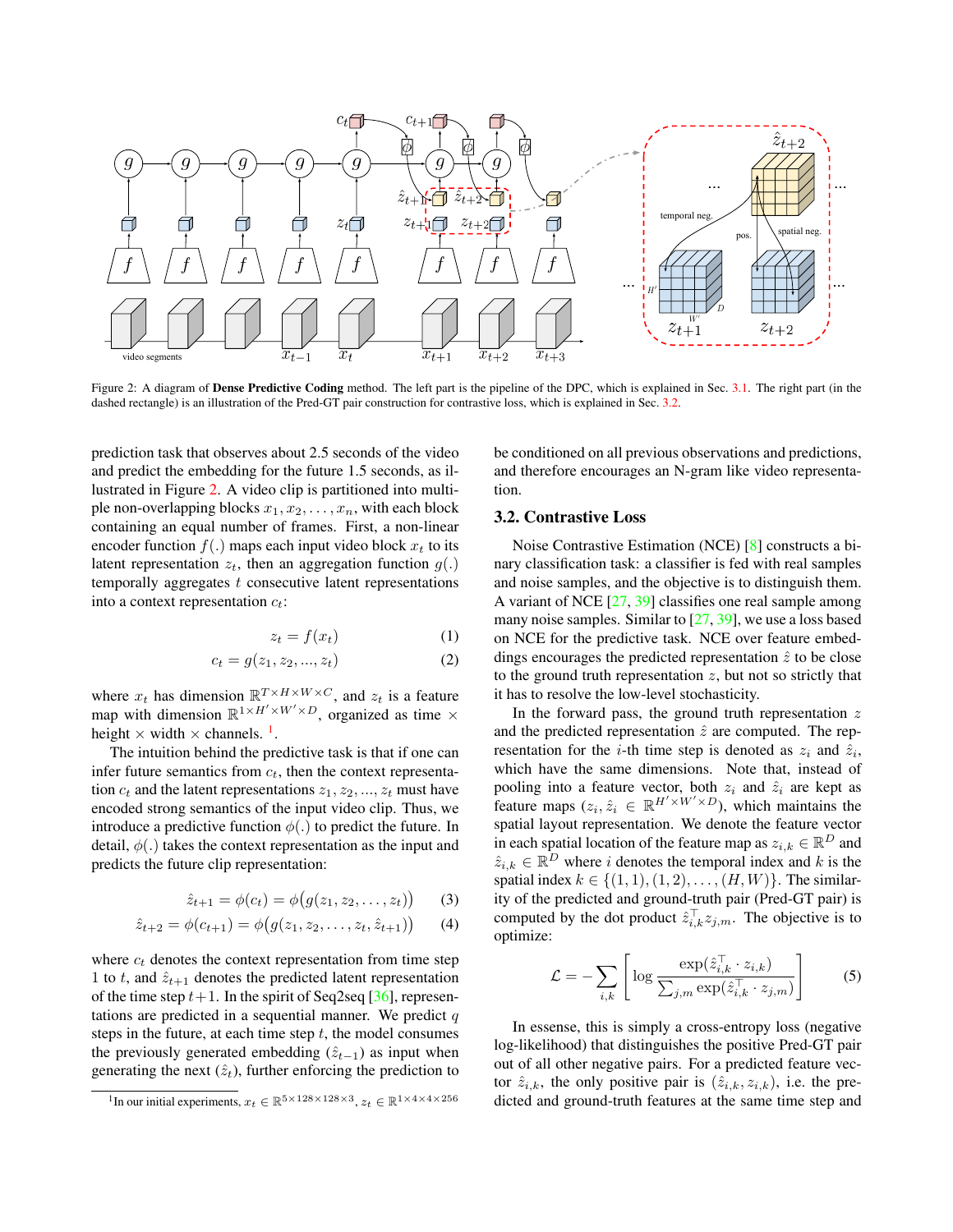same spatial location. All the other pairs  $(\hat{z}_{i,k}, z_{j,m})$  where  $(i, k) \neq (j, m)$ , are negative pairs. The loss encourages the positive pair to have a higher similarity than any negative pairs. If the network is trained in a mini-batch consisting of  $B$  video clips and each of the  $B$  clips is from distinct video, more negative pairs can be obtained.

To discriminate the different types of negative pairs, given a Pred-GT pair  $(\hat{z}_{i,k}, z_{i,m})$ , we define the terminology as follows:

Easy negatives: is the Pred-GT pair that is formed from two distinct videos. These pairs are naturally easy because they usually have distinct color distributions and thus predicted feature and ground-truth feature have low similarity.

Spatial negatives: is the Pred-GT pair that is formed from the same video but at a different spatial position in the feature map, *i.e.*  $k \neq m$ , while *i*, *j* can be any index.

Temporal negatives (hard negatives): is the Pred-GT pair that comes from the same video and same spatial position, but from different time steps, *i.e.*  $k = m, i \neq j$ . They are the hardest pair to classify because their score will be very close to the positive pairs.

Overall, we use a similar idea to the Multi-batch training  $[37]$ . If the mini-batch has batch size B, the feature map has spatial dimension  $H' \times W'$  and the task is to classify one of  $q$  time steps, the number of each classes follows:

$$
\begin{aligned} &\text{Pos}: \mathcal{N}_{temporal}: \mathcal{N}_{spatial}: \mathcal{N}_{easy} \\ = &1: (q-1): (H'W'-1)q: (B-1)H'W'q \end{aligned}
$$

Curriculum learning strategy. A curriculum learning strategy is designed by progressively increasing the number of prediction steps of the model (Sec. 4.1.4). For instance, the training process can start by predicting only 2 steps (about 1 second), *i.e.* only computing  $\hat{z}_{t+1}$  and  $\hat{z}_{t+2}$ , and the Pred-GT pairs are constructed between  $\{z_{t+1}, z_{t+2}\}$ and  $\{\hat{z}_{t+1}, \hat{z}_{t+2}\}.$  After the network has learnt this simple task, it can be trained to predict 3 steps (about 1.5 seconds), *e.g.* computing  $\hat{z}_{t+1}$ ,  $\hat{z}_{t+2}$  and  $\hat{z}_{t+3}$  and construct Pred-GT pairs accordingly. Importantly, curriculum learning introduces more hard negatives throughout the training process, and forces the model to gradually learn to predict further in the future with progressively less temporal context. Meanwhile, the model is gradually trained to grasp the uncertain nature in its prediction.

#### 3.3. Avoiding Shortcuts and Learning Semantics

Empirical experience in self-supervised learning indicates that if the proxy task is well-designed and requires semantic understanding, a more difficult learning task usually leads to a better-quality representation  $[21]$ . However, ConvNets are notorious for learning shortcuts for tackling tasks  $[4, 28, 45]$ . In our training, we employ a number of mechanisms to avoid potential shortcuts, as detailed next.

Disrupting optical flow. A trivial solution of our predictive task is that  $f(.)$ ,  $g(.)$  and  $\phi(.)$  together learn to capture low-level optical flow information and perform feature extrapolation as the prediction. To force the model to learn high-level semantics, a critical operation is frame-wise augmentation, *i.e*. random augmentation for each individual frame in the video blocks, such as frame-wise color jittering including random brightness, contrast, saturation, hue and random greyscale during training. Furthermore, the curriculum of predicting further into the future, *i.e*. predicting the semantics for the next a few seconds, also ensures that optical flow alone will not be able to solve this prediction task.

Temporal receptive field. The temporal receptive field (RF) of  $f(.)$  is limited by cutting the input video clip into non-overlapping blocks before feeding it into  $f(.)$ . Thus, the effective temporal RF of each feature map  $z_i$  is strictly restricted to be within each video block. This avoids the network being able to discriminate positive and hard-negative by recognizing relative temporal position.

Spatial receptive field. Due to the depth of CNN, each feature vector  $\hat{z}_{i,k}$  in the final predicted feature map  $\hat{z}_i$  has a large spatial RF that (almost) covers the entire input spatial dimension. This creates a shortcut to discriminate positive and spatial negative by using padding patterns. One can limit the spatial RF by cutting input frames into patches  $[16, 16]$ 39]. However this brings some drawbacks: First, the selfsupervised pre-trained network will have limited receptive field (RF), so the representation may not generalize well for downstream tasks where a large RF is required. Second, limiting spatial RF in videos makes the context feature too weak. The context feature has a spatio-temporal RF that covers a thin cube in the video flow. Neglecting context is also not ideal for understanding video semantics and brings ambiguity to the predictive task. Considering this trade-off, our method does not restrict the spatial RF.

Batch normalization. Common practice uses Batch Normalization  $[10]$  (BN) in deep CNN architecture. The BN layer may provide shortcuts that the network acknowledges the statistical distribution of the mini-batch, which benefits the classification. In [39], the authors demonstrate they were able to train deep ResNet without BN. In our method, we find the effect of BN shortcut is very limited. The selfsupervised training gives similar accuracy using either BN or Instance Normalization [38] (IN). For downstream tasks like classification, a network with BN gives 5%-10% accuracy gain comparing with a network with IN. It is hard to train a deep CNN without normalization for either selfsupervised training or supervised training. Overall, we use BN in our encoder function  $f(.)$ .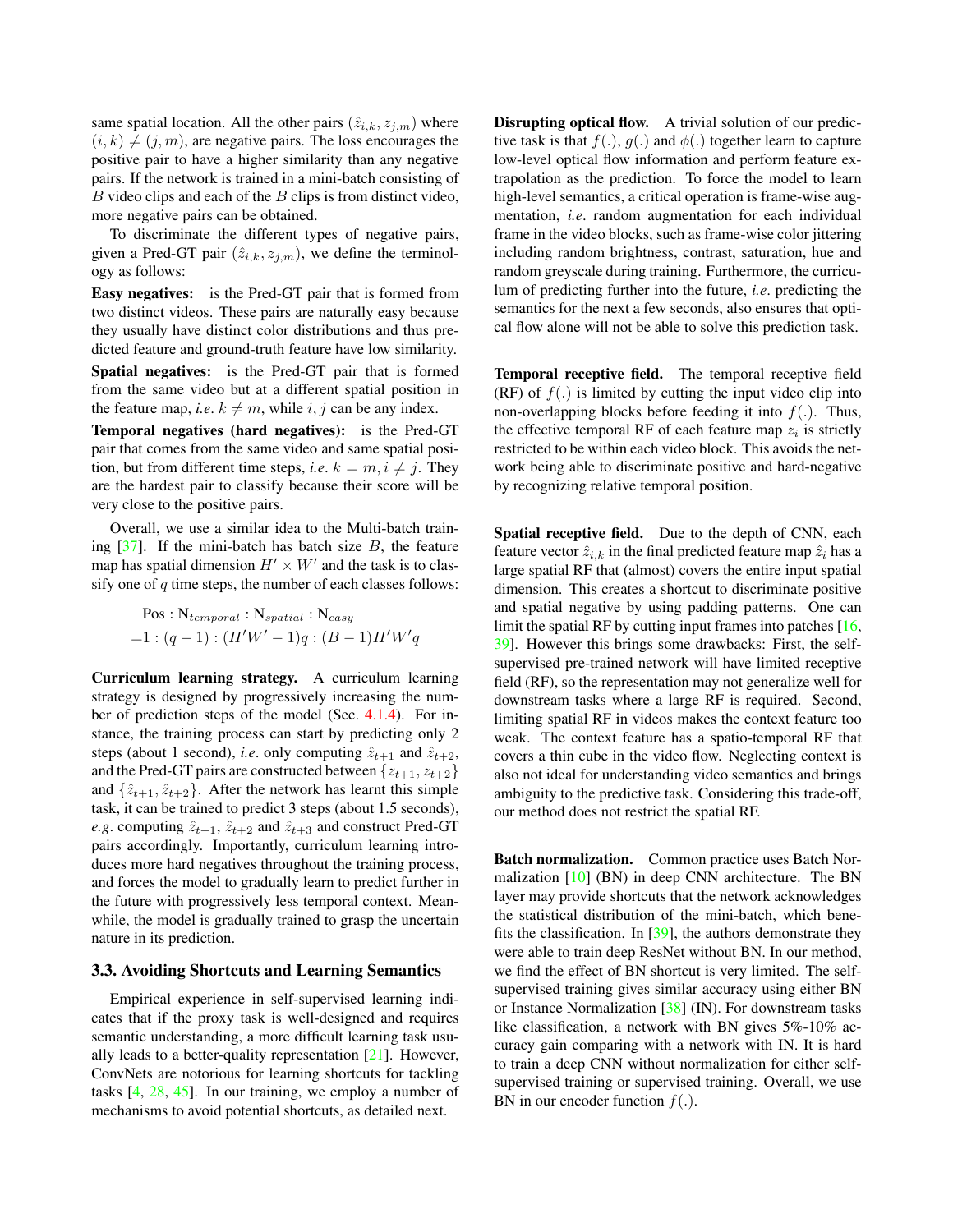#### 3.4. Network Architecture

We choose to use a 3D-ResNet similar to [9] as the encoder  $f(.)$ . Following the convention of [5] there are four residual blocks in ResNet architecture, namely  $res_2$ ,  $res_3$ ,  $res<sub>4</sub>$  and  $res<sub>5</sub>$ , and only expand the convolutional kernels in  $res<sub>4</sub>$  and res<sub>5</sub> to be 3D ones. For experiment analysis, we used 3D-ResNet18, denoted as R-18 below.

To train a strong encoder  $f(.)$ , a weak aggregation function  $g(.)$  is preferable. Specifically, a one-layer Convolutional Gated Recurrent Unit (ConvGRU) with kernel size  $(1, 1)$  is used, which shares the weights amongst all spatial positions in the feature map. This design allows the aggregation function to propagate features in the temporal axis. A dropout [34] with  $p = 0.1$  is used when computing hidden state in each time step. A shallow two-layer perceptron is used as the predictive function  $\phi(.)$ .

## 3.5. Self-Supervised Training

For data pre-processing, we use 30 fps videos with a uniform temporal downsampling by factor 3, *i.e*. take one frame from every 3 frames. These consecutive frames are grouped into 8 video blocks where each block consists of 5 frames. Frames are sampled in a consecutive way with consistent temporal stride to preserve the temporal regularity, because random temporal stride introduces uncertainties to the predictive task especially when the network needs to distinguish the difference among different time steps. Specifically, each video block spans over 0.5s and the entire 8 segments span over 4s in the raw video. The predictive task is initially designed to observe the first 5 blocks and predict the remaining 3 blocks (denoted as '5pred3' afterwards), which is observing 2.5 seconds to predict the following 1.5 seconds. We also experiment with different predictive configuration like 4pred4 in Sec. 4.1.4.

For data augmentation, we apply random crop, random horizontal flip, random grey, and color jittering. Note that the random crop and random horizontal flip are applied for the entire clip in a consistent way. Random grey and color jittering are applied in a frame-wise manner to prevent the network from learning low-level flow information as mentioned above (in Section 3.3), *e.g*. each video block may contain both colored and grey-scale image with different contrast. All models are trained end-to-end using Adam [17] optimizer with an initial learning rate  $10^{-3}$  and weight decay  $10^{-5}$ . Learning rate is decayed to  $10^{-4}$  when validation loss plateaus. A batchsize of 64 samples per GPU is used, and our experiments use 4 GPUs.

## 4. Experiments and Analysis

In the following sections we present controlled experiments, and aim to investigate four aspects: *First*, an ablation study on the DPC model to show the function of different

design choices, *e.g*. sequential prediction, dense prediction. *Second*, the benefits of training on a larger, and more diverse dataset. *Third*, the correlation between performance on self-supervised learning and performance on the downstream supervised learning task. *Fourth*, the variation in the learnt representations when predicting further into the future.

Datasets. The DPC is a general self-supervised learning framework for any video types, but we focus here on human action videos *e.g*. UCF101 [33], HMDB51 [19] and Kinetics-400 [15] datasets. UCF101 contains 13K videos spanning over 101 human action classes. HMDB51 contains 7K videos from 51 human action classes. Kinetics-400 (K400) is a big video dataset containing 306K video clips for 400 human action classes.

Evaluation methodology. The self-supervised model is trained either on UCF101 or K400. The representation is evaluated by its performance on a downstream task, *i.e*. action classification on UCF101 and HMDB51. For all the experiments below: we report top1 accuracy for selfsupervised learning in the middle column of all tables; and report the top1 accuracy for supervised learning for action classification on UCF101 in the rightmost column. In selfsupervised learning, the top1 accuracy refers to how often the multi-way classifier picks the right Pred-GT pair, *i.e*. this is not related with any action classes. While for supervised learning, the top1 accuracy indicates the action classification accuracy on UCF101. Note, we report the first training/testing splits of UCF101 and HMDB51 in all the experiments, apart from the comparison with the state of the art in Table 4 where we report the average accuracy over three splits.

Action classifier. During supervised learning, 5 video blocks are passed as input (the same as for self-supervised training, *i.e.* each block is of  $\mathbb{R}^{5 \times 128 \times 128 \times 3}$ ), and encoded as a sequence of feature maps with the encoding function  $f(.)$  (a 3D-ResNet). As with the self-supervised architecture, the aggregation function  $q(.)$  (a ConvGRU) aggregates the feature maps over time and produces a context feature. The context feature is further passed through a spatial pooling layer followed by a fully-connected layer and a multi-way softmax for action classification. The classifier is trained using the Adam [17] optimizer with an initial learning rate  $10^{-3}$  and weight decay  $10^{-3}$ . Learning rate is decayed twice to 10<sup>−</sup><sup>4</sup> and 10<sup>−</sup><sup>5</sup> Note that the *entire* network is trained end-to-end. The details of the architecture are given in the appendix of the arXiv version.

During inference, video clips from the validation set are densely sampled from an input video and cut into blocks ( $\mathbb{R}^{5 \times 128 \times 128 \times 3}$ ) with half-length overlapping. Augmentations are removed and only center crop is used. The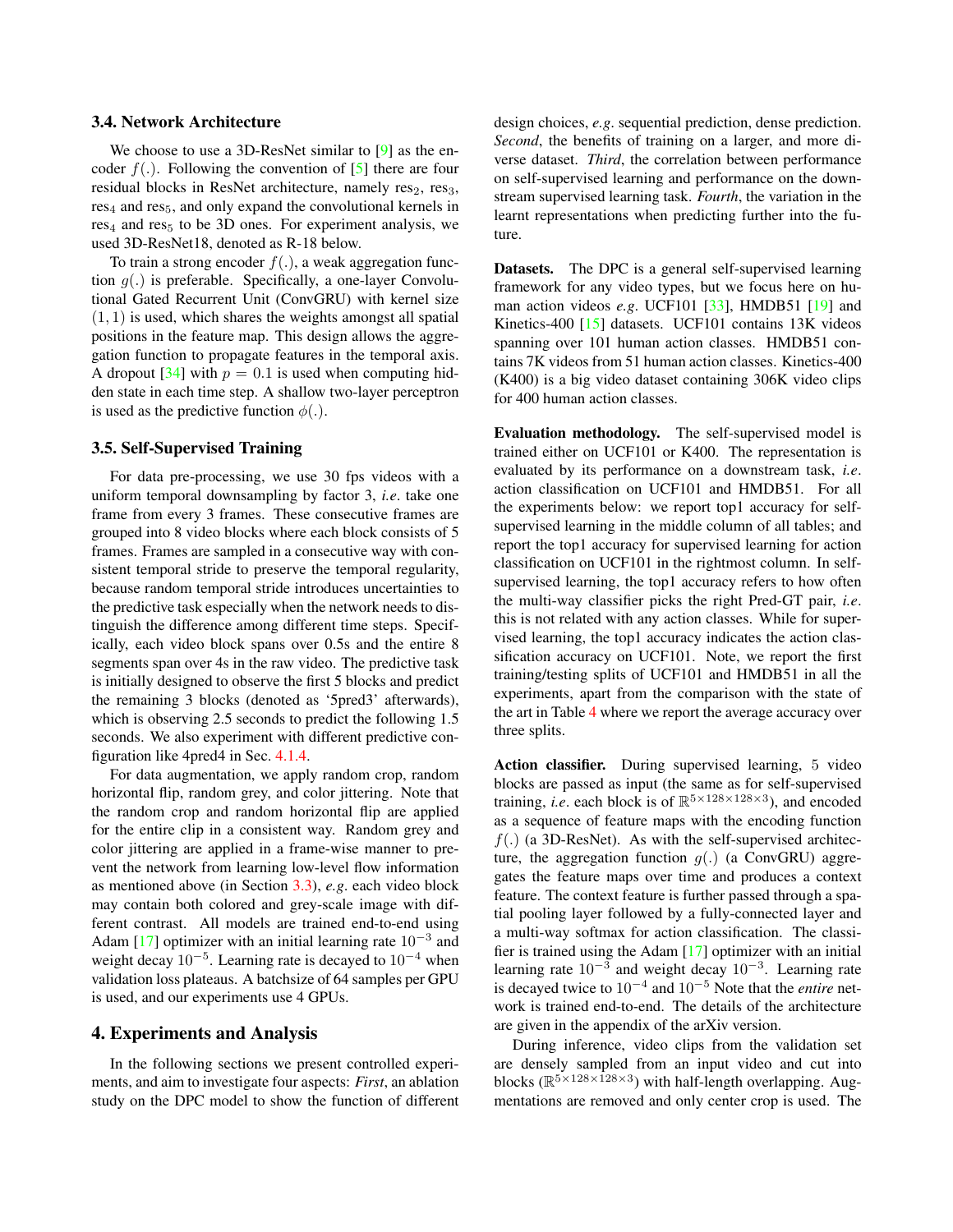softmax probabilities are averaged to give the final classification result.

## 4.1. Performance Analysis

## 4.1.1 Ablation Study on Architecture

In this section, we present an ablation study by gradually removing components from the DPC model (see Table 1). For efficiency, all the self-supervised learning experiments refer to the 5pred3 setting, *i.e*. 5 video blocks (2.5 second) are used as input to predict the future 3 steps (1.5 second).

| <b>Network</b> | Self-Sup. (UCF)    |                   |          | Sup. (UCF) |
|----------------|--------------------|-------------------|----------|------------|
|                | setting            | method            | top1 acc | top1 acc   |
| $R-18$         |                    | $-$ (rand. init.) |          | 46.5       |
| $R-18$         | 5pred <sub>3</sub> | DPC.              | 53.6     | 60.6       |
| $R-18$         | 5pred <sub>3</sub> | remove Seq.       | 51.3     | 56.9       |
| $R-18$         | 5pred3             | remove Map        | 36.5     | 44.9       |

Table 1: Ablation study of DPC. *remove Seq* means removing the sequential prediction mechanism in DPC, and replacing by parallel prediction. *remove Map* means removing the dense feature map design in DPC, and use a feature vector instead. Self-supervised tasks are trained on UCF101 using 5pred3 setting. Representation learned from each self-supervised task is evaluated by training a supervised action classifier on UCF101.

Compared with the baseline model trained with random initialization and fully supervised learning, our DPC model pre-trained with self-supervised learning has a significant boost (top1 acc: 46.5% vs. 60.6%). When removing the sequential prediction, *i.e*. all 3 future steps are predicted in parallel with three different fully-connected layers, the accuracy for both self-supervised learning and supervised learning start to drop. Lastly, we further replace the dense feature map by the average-pooled feature vector, *i.e*. it becomes a CPC-like model, we are not able to train this model either on self-supervised learning task or supervised learning. This demonstrates that *dense* predictive coding is essential to our success, and sequential prediction also helps to boost the model performance.

## 4.1.2 Benefits of Large Datasets

In this section, we investigate the benefits of pre-training on a large-scale dataset (UCF101 vs. K400), we keep the 5pred3 setting and evaluate the effectiveness for downstream task on UCF101. Results are shown in Table 2.

| <b>Network</b> |                    | Self-Sup.     |          | Sup. (UCF) |
|----------------|--------------------|---------------|----------|------------|
|                | setting            | dataset       | top1 acc | top1 acc   |
| $R-18$         | 5pred <sub>3</sub> | <b>UCF101</b> | 53.6     | 60.6       |
| $R-18$         | 5pred <sub>3</sub> | K400          | 61.1     | 65.9       |

Table 2: Results of DPC on UCF101 and K400 respectively. Both experiments use 5pred3 setting. Representations are evaluated by training a supervised action classifier on UCF101 (right column).

Training the model on K400 increases the selfsupervised accuracy to 61.1%, and supervised accuracy from  $60.6\%$  to  $65.9\%$ , suggesting the model has captured more regularities than a smaller dataset like UCF101. It is clear that DPC will benefit from large-scale video dataset (infinite supply available), which naturally provides more diverse negative Pred-GT pairs.

#### 4.1.3 Self-Supervised vs. Classification Accuracy

In this section, we investigate the correlation between the accuracy of self-supervised learning and downstream supervised learning. While training DPC (5pred3 task on K400), we evaluate the representation at different training stages (number of epochs) on the downstream task (on UCF101). The results are shown in Figure 3.



Figure 3: Relation between self-supervised accuracy and classification accuracy. Self-supervised model (DPC) is trained on K400 and the weights at epoch {13, 48, 81, 109} are saved, which achieve  $\{50.7\%, 57.4\%, 59.1\%, 61.1\%\}$  self-supervised accuracy respectively. The checkpoints are evaluated by finetuning on UCF101.

It can be seen that a higher accuracy in self-supervised task always leads to a higher accuracy in downstream classification. The result indicates that DPC has actually learnt visual representations that are not only specific to selfsupervised task, but are also generic enough to be beneficial for the downstream task.

#### 4.1.4 Benefits of Predicting Further into the Future

Due to the increase of uncertainty, predicting further into the future in video sequences gets more difficult, therefore more abstract (semantic) understanding is required. We hypothesize that if we can train the model to predict further, the learnt representation should be even better. In this section, we employ curriculum learning to gradually train the model to predict further with progressively less temporal context, *i.e*. from 5pred3 to 4pred4 (4 video blocks as input and predict the future 4 steps).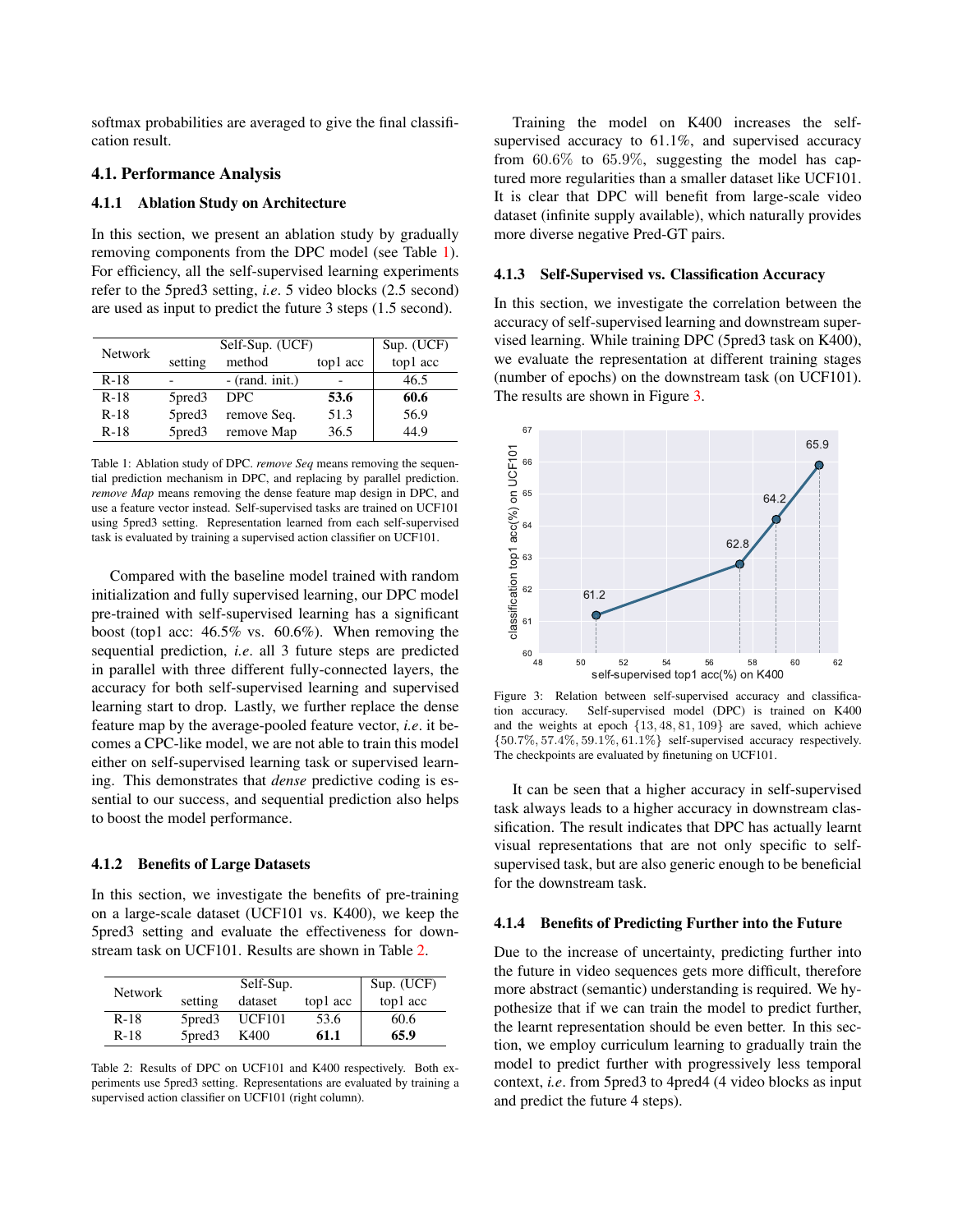| <b>Network</b> | Self-Sup. $(K400)$ |       |          | Sup. (UCF) |  |
|----------------|--------------------|-------|----------|------------|--|
|                | setting            | curr. | top1 acc | top1 acc   |  |
| $R-18$         | 5pred <sub>3</sub> |       | 61.1     | 65.9       |  |
| $R-18$         | 4pred4             |       | 48.3     | 64.9       |  |
| R-18           | $5pred3+4pred4$    |       | 50.8     | 68.2       |  |

Table 3: Results of DPC with different prediction steps. All models are trained on K400 with *same* number of 320k iterations. Note that for 5pred3 and 4pred4, the model is trained from scratch. '5pred3+4pred4' denotes that curriculum learning strategy, *i.e*. initialized with the pre-trained weights from 5pred3 task. The representation is evaluated by training an action classifier on UCF101 (right column).

The result shows that the 4pred4 setting gives a substantially lower accuracy on the self-supervised learning than 5pred3. This is actually not surprising, as 4pred4 naturally introduces 33% more hard negative pairs than predicting future 3 steps, making the self-supervised learning more difficult (explained in Section 3.2).

Interestingly, despite a lower accuracy on self-supervised learning task, when comparing with 5pred3, curriculum learning on 4pred4 provides 2.3% performance boost on the downstream supervised task (top1 acc: 68.2% vs. 65.9%). The experiment also shows that curriculum learning is effective as it achieves higher performance than training 4pred4 task from scratch (top1 acc: 68.2% vs. 64.9%). Similar effect is also observed in [18].

### 4.1.5 Summary

Through the experiments above, we have demonstrated the keys to the success of DPC. *First*, it is critical to do dense predictive coding, *i.e*. predicting both temporal and spatial representation in the future blocks, and sequential prediction enables a further boost in the quality of the learnt representation. *Second*, a large-scale dataset helps to improve the self-supervised learning, as it naturally contains more world patterns and provides more diverse negative sample pairs. *Third*, the representation learnt from DPC is generic, as a higher accuracy in the self-supervised task also yield a higher accuracy in the downstream classification task. *Fourth*, predicting further into the future is also beneficial, as the model is forced to encode the high-level semantic representations, and ignore the low-level information.

#### 5. Comparison with State-of-the-art Methods

The results are given in Table 4, four phenomena can be observed: *First*, when self-supervised training with only UCF101, our DPC (60.6%) outperforms all previous methods under similar settings. Note that OPN [21] performs worse when input resolution increases, which indicates a simple self-supervised task like order prediction may not capture the rich semantics from videos. *Second*, when using Kinetics-400 for self-supervised pre-training, our DPC (68.2%) outperforms all the previous methods by

a large margin. Note that, in the work  $[14, 16]$ , the authors use a full-scale 3D-ResNet18 architecture (33.6M parameters), *i.e*. all convolutions are 3D, however our modified 3D-ResNet18 has fewer parameters (only the last 2 blocks are 3D convolutions). The authors of  $[16]$  obtain 65.8% accuracy by combing the rotation classification [14] with their Space-Time Cubic Puzzles method, essentially multitask learning. When only considering their Space-Time Cubic Puzzles method, they obtain 63.9% top1 accuracy. On HMDB51, our method also outperforms the previous state of the art result by 0.8% (34.5% vs. 33.7%). *Third*, when applying on larger input resolution ( $224 \times 224$ ) and using model with more capacity (3D-ResNet34), our DPC clearly dominate all self-supervised learning methods (75.7% on UCF101 and 35.7% on HMDB51), further demonstrating that DPC is able to take advantage from networks with more capacity and today's large-scale datasets. *Fourth*, ImageNet pretrained weights have been a golden baseline for action recognition [32], our self-supervised DPC is the first model that surpasses the performance of models (VGG-M) pretrained with ImageNet (75.7% vs. 73.0% on UCF101).

## 5.1. Visualization

We visualize the Nearest Neighbour (NN) of the video segments in the spatio-temporal feature space in Figure 4 and Figure 1. In detail, one video segment is randomly sampled from each video, then the spatio-temporal feature  $z_i = f(x_i)$  is extracted and pooled into a vector. Then the feature vector is used to compute the cosine similarity score. In all figures, Figure 4a includes the video clips retrieved using our DPC model from self-supervised learning, note that the network does not receive any class label information during training. In comparison, Figure 4b uses the inflated ImageNet pre-trained weights.

It can be seen, that the ImageNet model is able to encode the scene semantics, *e.g*. human faces, crowds, but does not capture any semantics about the human actions. In contrast, our DPC model has actually learnt the video semantics *without* using any manual annotation, for instance, despite the background change in running, DPC can still correctly retrieve the video block.

## 5.2. Discussion

Why should the DPC model succeed in learning a representation suitable for action recognition, given the problem of a non-deterministic future? There are three reasons: First, the use of the softmax function and multi-way classification loss enables multi-modal, skewed, peaked or long tailed distributions; the model can therefore handle the task of predicting the non-deterministic future. Second, by avoiding the shortcuts, the model has been prevented from learning simple smooth extrapolation of the embeddings; it is forced to learn semantic embeddings to succeed in its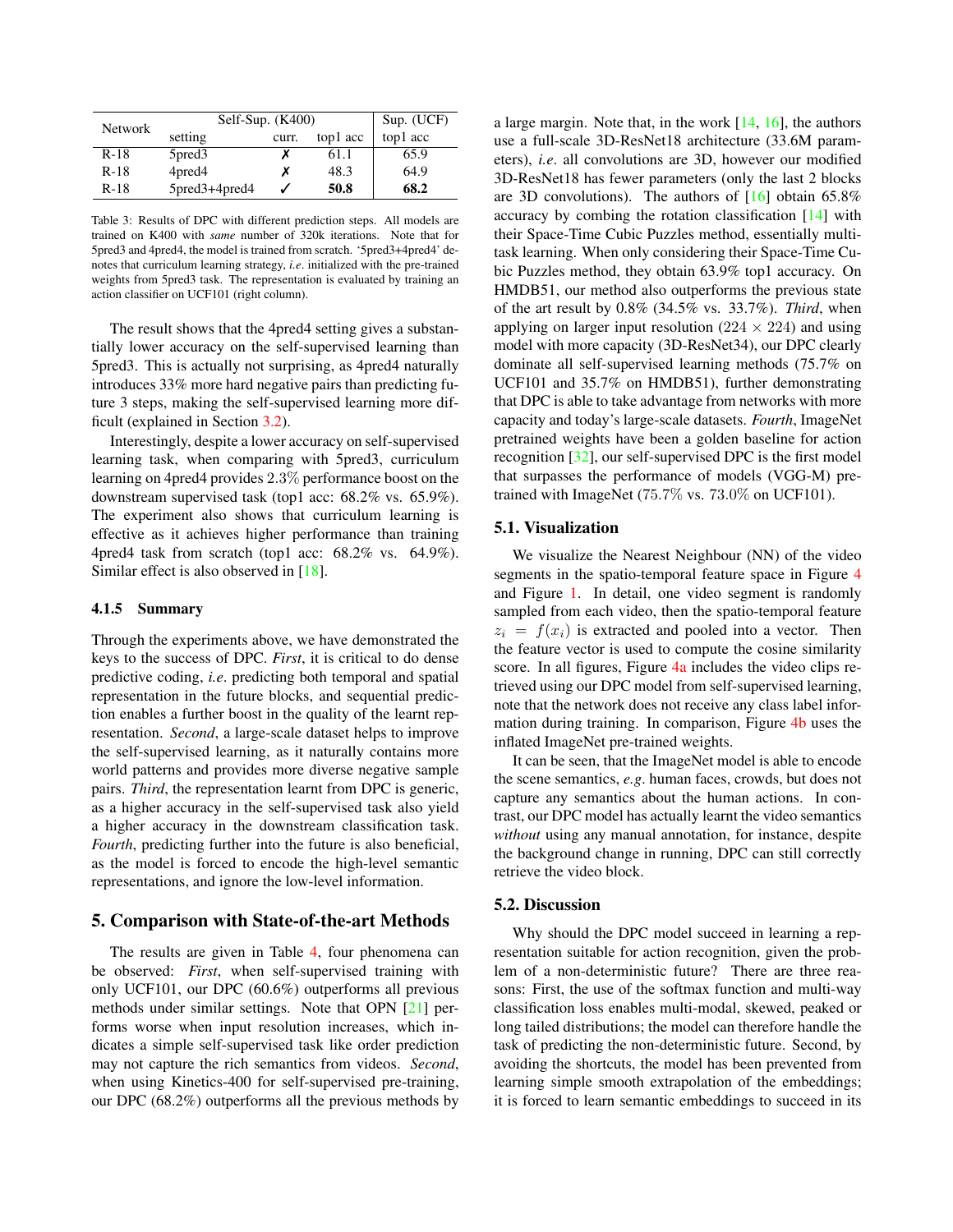| Self-Supervised Method (RGB stream only)  |                               |               | Supervised Accuracy (top1 acc) |         |
|-------------------------------------------|-------------------------------|---------------|--------------------------------|---------|
| Method                                    | Architecture (#param)         | Dataset       | <b>UCF101</b>                  | HMDB51  |
| Random Initialization                     | 3D-ResNet18 (14.2M)           |               | 46.5                           | 17.1    |
| ImageNet Pretrained [32]                  | VGG-M-2048 (25.4M)            |               | 73.0                           | 40.5    |
| Shuffle & Learn $[26]$ (227 $\times$ 227) | CaffeNet (58.3M)              | UCF101/HMDB51 | 50.2                           | 18.1    |
| OPN [21] $(80 \times 80)$                 | VGG-M-2048 (8.6M)             | UCF101/HMDB51 | 59.8                           | 23.8    |
| OPN [21] $(120 \times 120)$               | VGG-M-2048 (11.2M)            | UCF101/HMDB51 | 55.4                           |         |
| OPN [21] $(224 \times 224)$               | VGG-M-2048 (25.4M)            | UCF101/HMDB51 | 51.9                           |         |
| Ours $(128 \times 128)$                   | 3D-ResNet18 (14.2M)           | <b>UCF101</b> | 60.6                           |         |
| 3D-RotNet [14] $(112 \times 112)$         | $3D-ResNet18$ -full $(33.6M)$ | Kinetics-400  | 62.9                           | 33.7    |
| 3D-ST-Puzzle [16] (224 $\times$ 224)      | $3D-ResNet18$ -full $(33.6M)$ | Kinetics-400  | $63.9(65.8^*)$                 | $33.7*$ |
| Ours $(128 \times 128)$                   | 3D-ResNet18 (14.2M)           | Kinetics-400  | 68.2                           | 34.5    |
| Ours $(224 \times 224)$                   | 3D-ResNet34 (32.6M)           | Kinetics-400  | 75.7                           | 35.7    |

Table 4: Comparison with other self-supervised methods, results are reported as an average over three training-testing splits. Note that, previous works [14, 16] use full-scale 3D-ResNet18, *i.e.* all convolutions are 3D, and the input sizes for different models have been shown. <sup>★</sup>indicates the results from the multi-task self-supervised learning, *i.e*. Rotation + 3D Puzzle.



(b)

Figure 4: More examples of video retrieval with nearest neighbour (same setting as Figure 1). Fig. 4a is the NN retrieval with DPC pre-trained  $f(.)$  on UCF101 (performance reported in Sec. 4.1.2). Fig. 4b is the NN retrieval with ImageNet inflated  $f(.)$ . Retrieval is performed on UCF101 validation set.

learning task. Third, in essense, DPC is trained by predicting future representations, and use them as a "query" to pick the correct "key" from lots of distractors. In order to succeed in this task, the model has to learn the shared semantics of the multiple possible future states, as this is the only way to always solve the multiple choice problem, no matter what future state appears along with the distractors. This common/shared representation is the invariance we are wishing for, *i.e*. higher level semantics. In other words, the representation of all these possible future states will be mapped to a space that their embeddings are close.

# 6. Conclusion

In this paper, we have introduced the Dense Predictive Coding (DPC) framework for self-supervised representation learning on videos, and outperformed the previous

state-of-the-art by a large margin on the downstream tasks of action classification on UCF101 and HMDB51. As for future work, one straightforward extension of this idea is to employ different methods for aggregating the temporal information – instead of using a ConvGRU for temporal aggregation  $(q(.)$  in the paper), other methods like masked CNN and attention based methods are also promising. In addition, empirical evidence shows that optical flow is able to boost the performance for action recognition significantly; it will be interesting to explore how optical flow can be trained jointly with DPC with self-supervised learning to further enhance the representation quality.

# Acknowledgements

Funding for this research is provided by the Oxford-Google DeepMind Graduate Scholarship, and by the EP-SRC Programme Grant Seebibyte EP/M013774/1.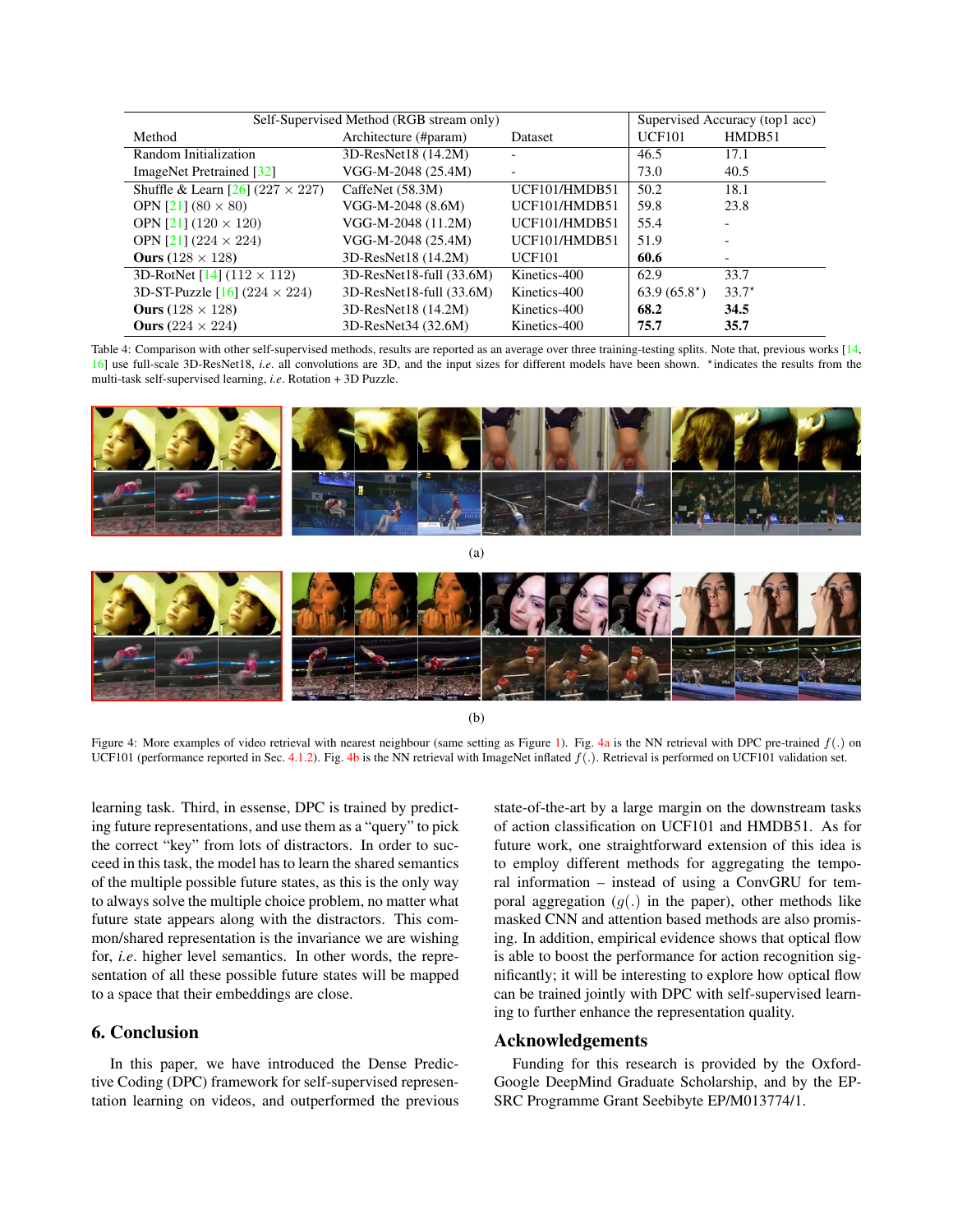# References

- [1] Pulkit Agrawal, Joao Carreira, and Jitendra Malik. Learning to see by moving. In *ICCV*, 2015. 2
- [2] Yoshua Bengio, Rejean Ducharme, Pascal Vincent, and ´ Christian Janvin. A neural probabilistic language model. In *JMLR*, 2003. 2
- [3] Mathilde Caron, Piotr Bojanowski, Armand Joulin, and Matthijs Douze. Deep clustering for unsupervised learning of visual features. In *ECCV*, 2018. 2
- [4] Carl Doersch, Abhinav Gupta, and Alexei A. Efros. Unsupervised visual representation learning by context prediction. In *CVPR*, 2015. 2, 4
- [5] Christoph Feichtenhofer, Haoqi Fan, Jitendra Malik, and Kaiming He. Slowfast networks for video recognition. *arXiv preprint arXiv:1812.03982*, 2018. 5
- [6] Basura Fernando, Hakan Bilen, Efstratios Gavves, and Stephen Gould. Self-supervised video representation learning with odd-one-out networks. In *CVPR*, 2017. 2
- [7] Spyros Gidaris, Praveer Singh, and Nikos Komodakis. Unsupervised representation learning by predicting image rotations. In *ICLR*, 2018. 2
- [8] Michael U. Gutmann and Aapo Hyvärinen. Noisecontrastive estimation: A new estimation principle for unnormalized statistical models. In *AISTATS*, 2010. 2, 3
- [9] Kensho Hara, Hirokatsu Kataoka, and Yutaka Satoh. Can spatiotemporal 3d cnns retrace the history of 2d cnns and imagenet? In *CVPR*, 2018. 5
- [10] Sergey Ioffe and Christian Szegedy. Batch normalization: Accelerating deep network training by reducing internal covariate shift. In *ICML*, 2015. 4
- [11] Phillip Isola, Daniel Zoran, Dilip Krishnan, and Edward H Adelson. Learning visual groups from co-occurrences in space and time. In *ICLR*, 2015. 2
- [12] Dinesh Jayaraman and Kristen Grauman. Learning image representations tied to ego-motion. In *ICCV*, 2015. 2
- [13] Dinesh Jayaraman and Kristen Grauman. Slow and steady feature analysis: higher order temporal coherence in video. In *CVPR*, 2016. 2
- [14] Longlong Jing and Yingli Tian. Self-supervised spatiotemporal feature learning by video geometric transformations. *arXiv preprint arXiv:1811.11387*, 2018. 2, 7, 8
- [15] Will Kay, João Carreira, Karen Simonyan, Brian Zhang, Chloe Hillier, Sudheendra Vijayanarasimhan, Fabio Viola, Tim Green, Trevor Back, Paul Natsev, Mustafa Suleyman, and Andrew Zisserman. The kinetics human action video dataset. *arXiv preprint arXiv:1705.06950*, 2017. 2, 5
- [16] Dahun Kim, Donghyeon Cho, and In So Kweon. Selfsupervised video representation learning with space-time cubic puzzles. In *AAAI*, 2018. 2, 4, 7, 8
- [17] Diederik P. Kingma and Jimmy Ba. Adam: A method for stochastic optimization. *CoRR*, abs/1412.6980, 2014. 5
- [18] Bruno Korbar, Du Tran, and Lorenzo Torresani. Cooperative learning of audio and video models from self-supervised synchronization. In *NIPS*, 2018. 2, 7
- [19] Hilde Kuehne, Huei-han Jhuang, Estibaliz Garrote, Tomaso Poggio, and Thomas Serre. HMDB: A large video database for human motion recognition. In *ICCV*, pages 2556–2563, 2011. 2, 5
- [20] Zihang Lai and Weidi Xie. Self-supervised learning for video

correspondence flow. In *BMVC*, 2019. 2

- [21] Hsin-Ying Lee, Jia-Bin Huang, Maneesh Singh, and Ming-Hsuan Yang. Unsupervised representation learning by sorting sequence. In *ICCV*, 2017. 4, 7, 8
- [22] William Lotter, Gabriel Kreiman, and David D. Cox. Deep predictive coding networks for video prediction and unsupervised learning. In *ICLR*, 2017. 2
- [23] Michael Mathieu, Camille Couprie, and Yann LeCun. Deep multi-scale video prediction beyond mean square error. In *ICLR*, 2016. 2
- [24] Tomas Mikolov, Kai Chen, Greg Corrado, and Jeffrey Dean. Efficient estimation of word representations in vector space. In *NIPS*, 2013. 2
- [25] Tomas Mikolov, Ilya Sutskever, Kai Chen, Greg Corrado, and Jeffrey Dean. Distributed representations of words and phrases and their compositionality. In *NIPS*, 2013. 2
- [26] Ishan Misra, C. Lawrence Zitnick, and Martial Hebert. Shuffle and learn: Unsupervised learning using temporal order verification. In *ECCV*, 2016. 2, 8
- [27] Andriy Mnih and Koray Kavukcuoglu. Learning word embeddings efficiently with noise-contrastive estimation. In *NIPS*, 2013. 2, 3
- [28] Mehdi Noroozi and Paolo Favaro. Unsupervised learning of visual representations by solving jigsaw puzzles. In *ECCV*, 2016. 2, 4
- [29] Mehdi Noroozi, Hamed Pirsiavash, and Paolo Favaro. Representation learning by learning to count. In *ICCV*, 2017.  $\mathcal{D}$
- [30] Deepak Pathak, Ross B. Girshick, Piotr Dollár, Trevor Darrell, and Bharath Hariharan. Learning features by watching objects move. In *CVPR*, 2017. 2
- [31] Deepak Pathak, Philipp Krähenbühl, Jeff Donahue, Trevor Darrell, and Alexei A. Efros. Context encoders: Feature learning by inpainting. In *CVPR*, 2016. 2
- [32] Karen Simonyan and Andrew Zisserman. Two-stream convolutional networks for action recognition in videos. In *NIPS*, 2014. 2, 7, 8
- [33] Khurram Soomro, Amir Roshan Zamir, and Mubarak Shah. UCF101: A dataset of 101 human actions classes from videos in the wild. 2012. 2, 5
- [34] Nitish Srivastava, Geoffrey Hinton, Alex Krizhevsky, Ilya Sutskever, and Ruslan Salakhutdinov. Dropout: A simple way to prevent neural networks from overfitting. In *JMLR*, 2014. 5
- [35] Nitish Srivastava, Elman Mansimov, and Ruslan Salakhutdinov. Unsupervised learning of video representations using LSTMs. In *ICML*, 2015. 2
- [36] Ilya Sutskever, Oriol Vinyals, and Quoc V. Le. Sequence to sequence learning with neural networks. In *NIPS*, pages 3104–3112, 2014. 3
- [37] Oren Tadmor, Yonatan Wexler, Tal Rosenwein, Shai Shalev-Shwartz, and Amnon Shashua. Learning a metric embedding for face recognition using the multibatch method. In *NIPS*, 2016. 4
- [38] Dmitry Ulyanov, Andrea Vedaldi, and Victor S. Lempitsky. Instance normalization: The missing ingredient for fast stylization. *arXiv preprint arXiv:1607.08022*, 2016. 4
- [39] Aäron van den Oord, Yazhe Li, and Oriol Vinyals. Representation learning with contrastive predictive coding. *arXiv preprint arXiv:1807.03748*, 2018. 2, 3, 4